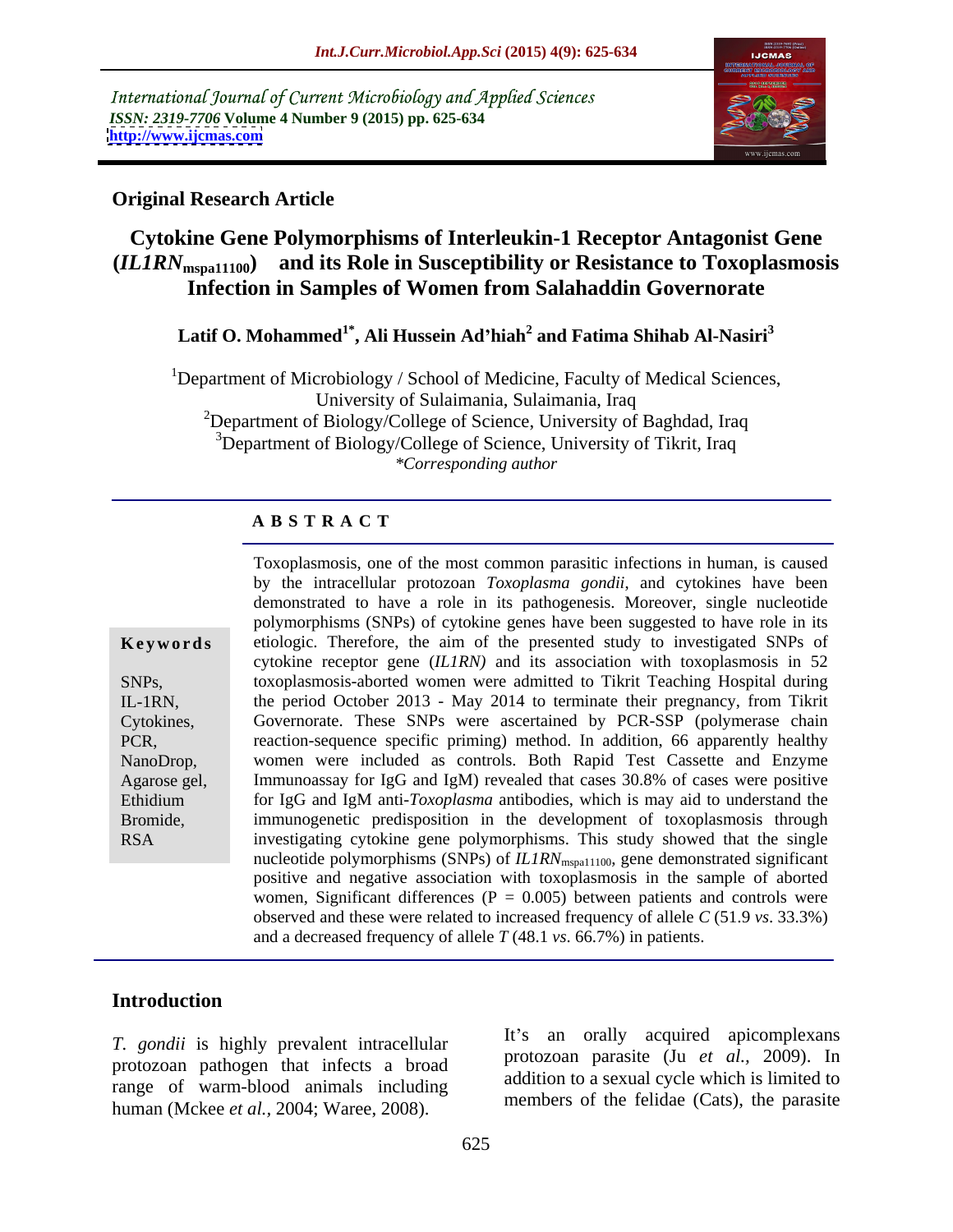can infects a wide variety of warm-blood pregnancy loss; however and equally individual living under poor sanitary condition in developing countries (Darde, susceptibility to infections including

clinical or pathological disease caused by *T.*

*T.gondii* infects at least one third of the lower production of IL-6 might be world's population. The infection is usually associated with the occurrence of asymptomatic in most immunocompetent toxoplasmic retinochoroiditis (Cordeiro *et*  individuals, but there is more severe in al., 2013). immunocompromised individuals and in the case of pregnant women, transmission **Materials and Methods** frequency and disease severity are oppositely related. Early maternal **Collection and diagnosis the positive** toxoplasmosis (first and second trimester) may result in severe congenital infection and can result in death of fetus in *utero* and spontaneous abortion, while late maternal the study, and they were distributed in two infection usually results in normal appearing groups:newborns (Harker *et al.*, 2015). However, the pathogenesis of foetal *T. gondii* infection the pathogenesis of foetal *T*. *gondii* infection 1). 52 toxoplasmosis patients, The patients is incompletely understood, but it is has were admitted to Tikrit Teaching Hospital been proposed that immunological during the period October 2013 - May 2014 alterations at the maternal-foetal interface, to terminate their pregnancy (aborted such as an imbalance in the production of T helper  $Th_1$  and  $Th_2$  lymphocytes associated *gondii* antibodies by two laboratory cytokines may increase the risk of foetal methods, the first was Rapid Test Cassette cytokines may increase the risk of foetal methods, the first was Rapid Test Cassette infection, and different cytokines and cell (CTK Biotech Inc., USA), while the second populations have been reported to be involved in the effecter and regulatory for IgG and IgM antibodies by two Enzyme phases of immune response against the Immunoassay kits (EIA-IgG and EIA-IgM;

pathogenesis of toxoplasmosis and age range of 20 - 40 years.

host species cell types by use of an asexual important, variations in genes that encode cycle (Eslamirad *et al.,* 2012; Halonen, cytokines have been shown to interfere with 2013).The parasitic infection with a the expression of these molecules and may worldwide distribution are common among have an important role in gene regulation in 2004; Bahia**-**Oliveiria *et al.,* 2009). toxoplasmosis (Ortiz-Alegría *et al*., 2010)**.** Toxoplasmosis is reserved to describe the the promoter region of cytokine genes have *gondii* (Montoya, 2002). The population development of toxoplasmosis, for instance, structure of *T. gondii* is complex and shows *IFNG*<sub>+874</sub> T/A SNP of IFN- $\gamma$  gene has been distinct geographic patterns, the prevalence indicated to have a role in clinical of this infection range from 15-85% manifestations of toxoplasmosis (Neves Ede (Albuquerque *et al.,* 2009). *et al*., 2012)**.** Further study suggested *IL6*-174 inflammatory response and resistance or susceptibility to infections including Single nucleotide polymorphisms (SNPs) in been demonstrated to be associated with the SNP genotypes that were related with a lower production of IL-6 might associated with the occurrence of *al*., 2013)**.**

## **Materials and Methods**

# **samples**

A total of 118 Arab women were enrolled in groups:-

parasite**.** ACON Laboratories Inc., USA). Only Cytokines play an important role in were involved in the study, and they had an women). Their sera were tested for anti-*T. gondii* antibodies by two laboratory confirmatory test included testing the sera patients with positive results in the two tests age range of 20 - 40 years**.**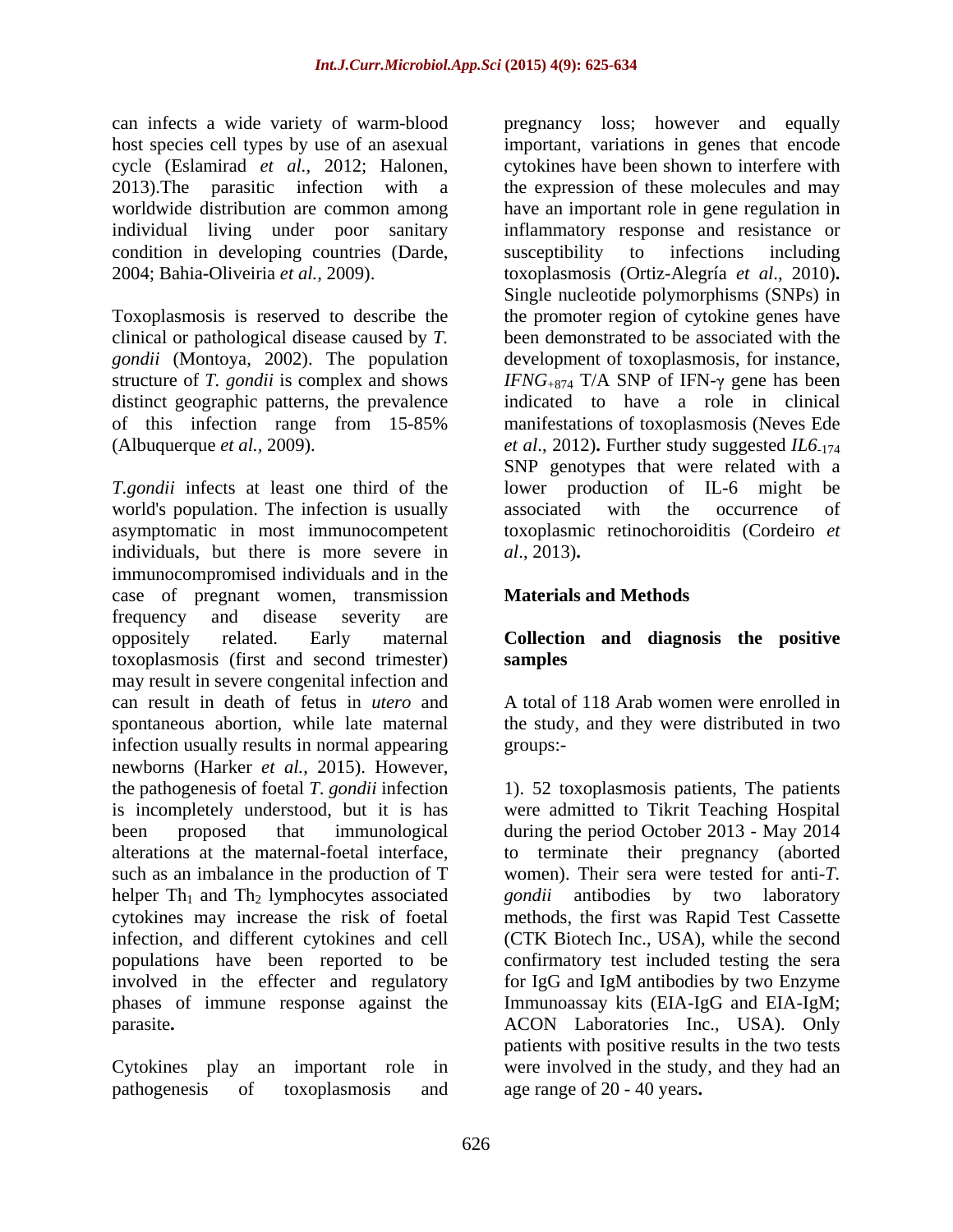2). 66 samples as control. The control sample included apparently healthy women (University staff and blood donors), and

From each participating subject, 5 ml of venous blood was drawn using disposable syringe, and distributed into two aliquots. The first aliquot (3 ml) was dispensed into a The DNA yield was spectrophotometrically plain tube and left in the refrigerator (4°C) assessed by using a NanoDrop (ND-2000 for 15 minutes to clot, and by then, it was spectrophotometer; USA), in which the centrifuged (15 minutes at 3000 rpm) in a sample was read at two wavelengths that temperature-controlled centrifuge (4°C). The separated serum was distributed into 1.6-1.9, the sample was considered as free of aliquots (0.5 ml) in Eppendorf tubes, which contamination and having a sufficient were frozen at -20<sup>o</sup>C. The second aliquot (2 amount of DNA for a further analysis (Frank ml) was transferred to EDTA tube and frozen at -20°C until DNA extraction for genotyping of cytokine gene **Genotyping of cytokine polymorphisms** polymorphisms. The diagnosis of rapid test-cassette) was screening test, while 2). Get samples as control. The control of Geomale DMA extraction<br>angular serum of Geomale included property beatly somen increases the same of the control of the control of the same of the same of the same of the same of

The OnSite Toxo IgG/IgM Rapid Test is a and as an aid in the diagnosis of infection

indirect principles for the qualitative and test. quantitative detection of IgG antibodies to *Toxoplasma* in human serum or plasma. While the *Toxoplasma* IgM EIA test kit is a **Reaction Mix**, which consisted of 138 µI solid phase enzyme immunoassay based on immunocapture principle for the qualitative detection of IgM antibodies to *Toxoplasma*

their sera were negative for anti-*T*.*gondii* EDTA blood using the AccuPrep® Genomic antibodies by both diagnostic kits. They also DNA Extraction Kit (Bioneer Corporation, matched patients for age range and mean. Korea), which is designed to provide a fast The genomic DNA was extracted from and simple technique for the preparation of purified and intact DNA from mammalian blood. The contract of the contract of the contract of the contract of the contract of the contract of the contract of the contract of the contract of the contract of the contract of the contract of the contract of the con

> were 260 and 280nm. If the outcome was and Tait, 2012)**.**

toxoplasmosis was carried out by using to The Cytokine CTS-PCR-SSP Tray Kit was test kits. The first (OnSite Toxo IgG/IgM the second (*Toxoplasma* IgG and IgM EIA test kits) was a confirmatory test**.** Transplantation Immunology, University lateral flow chromatographic immunoassay polymorphisms described in the promoter for the simultaneous detection and regions of *IL1A*, *IL1B*, *IL1R1*, *IL1RN*, *IL2*, differentiation of IgG and IgM anti-*T*. *gondii IL4*, *IL6*, *IL10*, *IL12B*, *IFNG*, *TNF* genes, as antibodies in human serum or plasma. This well as some polymorphisms in the kit is intended to be used as a screening test translated regions of *TGFB1* and *IL4R* with *T. gondii*. SSP (polymerase chain reaction-sequence The *Toxoplasma* IgG EIA test kit is a solid definition of the polymorphic variants of the phase enzyme immunoassay based on genes that are present in the individual under used to detect cytokine gene polymorphisms. The kit was developed in the laboratories of Department of Clinic Heidelberg (Heidelberg, Germany). It enables the user to detect some of the genes**.** The method of detection is a PCR specific priming) assay, which allows the test**.**

> The first step included a preparation of PCR Reaction Mix, which consisted of 138 µl master mix (CYT), 2.8 µl Taq DNA polymerase (5 Unit/µl), 329 µl deionized distilled water and 50 µl DNA sample  $(0.10$ -0.15  $\mu$ g/ $\mu$ l). The mix was mixed by vortex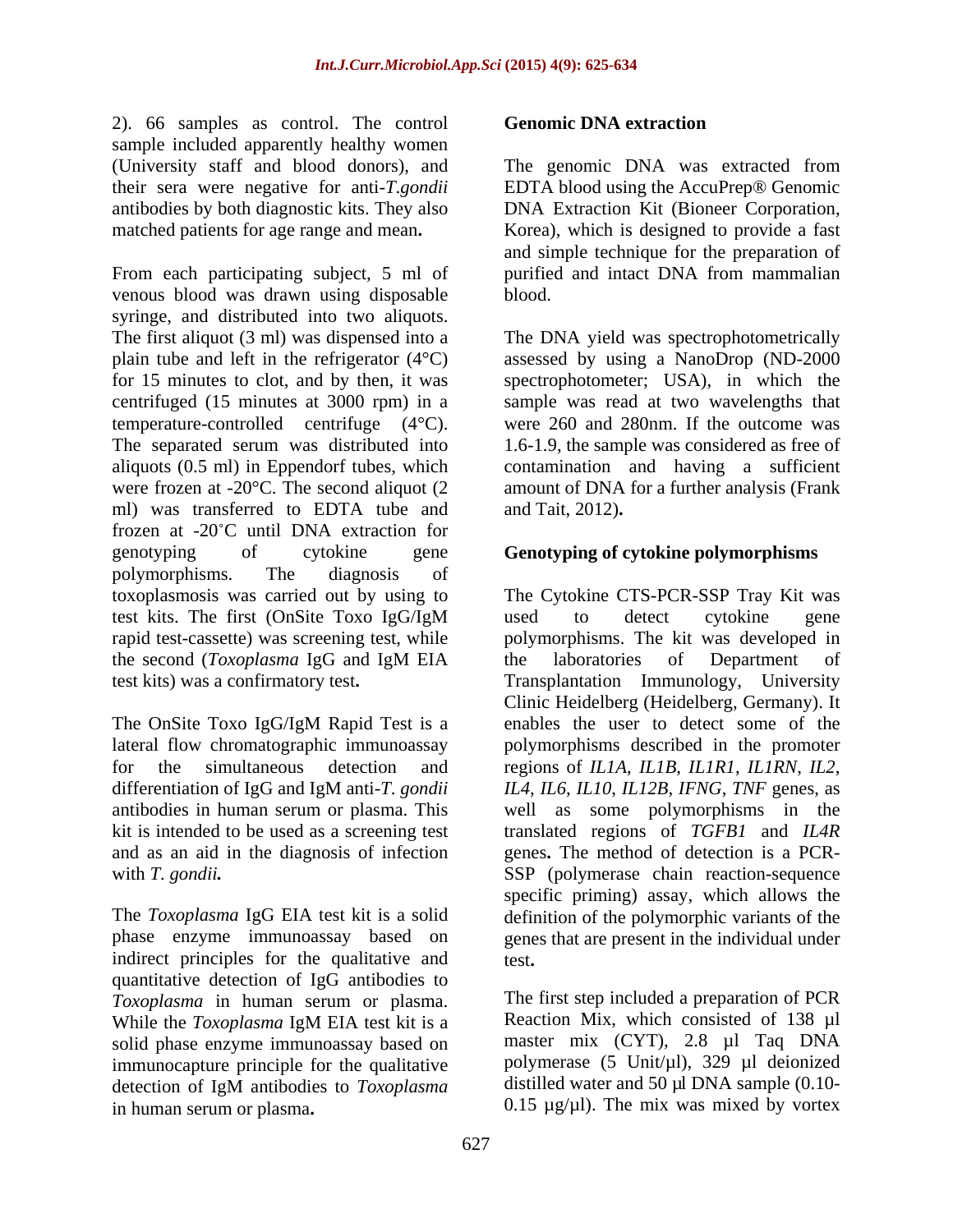thoroughly and kept on ice. This was **Interpretation** of electrophoresis followed by taking the PCR tray and placing **patterns:** After the end of electrophoresis, it inside a sample holder, and the adhesive the band was visualize on UV light transseal was carefully removed from the tray. To illuminator (312 nm) after removed the gel. each well of the first 48 wells, 10 µl of the Finally a picture was taken, and the PCR Reaction Mix was added in the genotype of each cytokine was recorded sequence given in (Figure 1).The tray was according the chart provided by the supplier placed in the thermal cycler and the thermal cycling profile was optimized and validated for the use with the CTS-PCR-SSP TRAY Statistical analysis KITS, and as shown in (Table 1).

electrophoresis. probability (P). Relative risk (RR),

**Preparation of agarose gel:** To prepare 2% fraction (PF) were also estimated to define agarose, mixing 7 grams of agarose, 7 ml of the association between a genotype with the 50x TAE (Tris-acetate-EDTA) buffer and disease. The RR value can range from less 350 ml of deionized distilled water in a than one (negative association) to more than 500ml conical flask. The mixture was boiled one (positive association). If the association to dissolve the agarose, after that, it was was positive, the EF was calculated, while if cooled to  $60^{\circ}$ C, and by then 17  $\mu$ l of it was negative, the PF was given (Ad'hiah, ethidium bromide (10 mg/ml) was added and well-mixed. The gel was poured on an electrophoresis plate (25 x 25 cm) fixed on **Results and Discussion** an even surface, and then four combs (each with 24 teeth) were placed and the gel was allowed to set for one hour at room temperature**.** Both diagnostic tests revealed that 16 cases

**Running Electrophoresis:** When the *Toxoplasma* antibodies; however, cases thermo-cycling was terminated, the PCR positive for one class of antibodies showed tray was handled outside the thermo-cycler some differences. In the Rapid Test carefully and the strip caps that covered the Cassette, 36.5% of cases were positive for wells were removed from the tray. This was IgG antibody, while it was 61.5% in the followed by removing the combs from the Enzyme Immunoassay. For IgM antibody, gel, which was covered with running TAE an opposite picture was drawn and the buffer (approximately 2 - 3 mm above the corresponding percentages were 32.7 and gel surface). Then, 10 µl of each PCR 7.7%, respectively. Such differences were product was loaded onto the respective gel significant ( $P \leq 0.01$ ), as analyzed by wells in a sequence that was given in (Figure 1). The electrophoresis was run for 20 minutes at 170 volts**.**

**Interpretation of electrophoresis patterns:** After the end of electrophoresis, the band was visualize on UV light transof the genotyping kit (Figure 2).

### **Statistical analysis**

Agarose gel electrophoresis **percentage** frequencies, and significant After thermo-cycling, PCR products were toxoplasmosis patients and controls were visualized by submarine agarose gel assessed by two-tailed Fisher's exact Genotypes of cytokines were presented as differences between their distributions in probability (P)**.** Relative risk (RR), etiological fraction (EF) and preventive 1990)**.**

#### **Results and Discussion**

#### **Diagnostic test of Toxoplasmosis**

(30.8%) were positive for IgG and IgM anti- IgG antibody, while it was 61.5% in the Enzyme Immunoassay. For IgM antibody, Pearson Chi-square test (Table 2).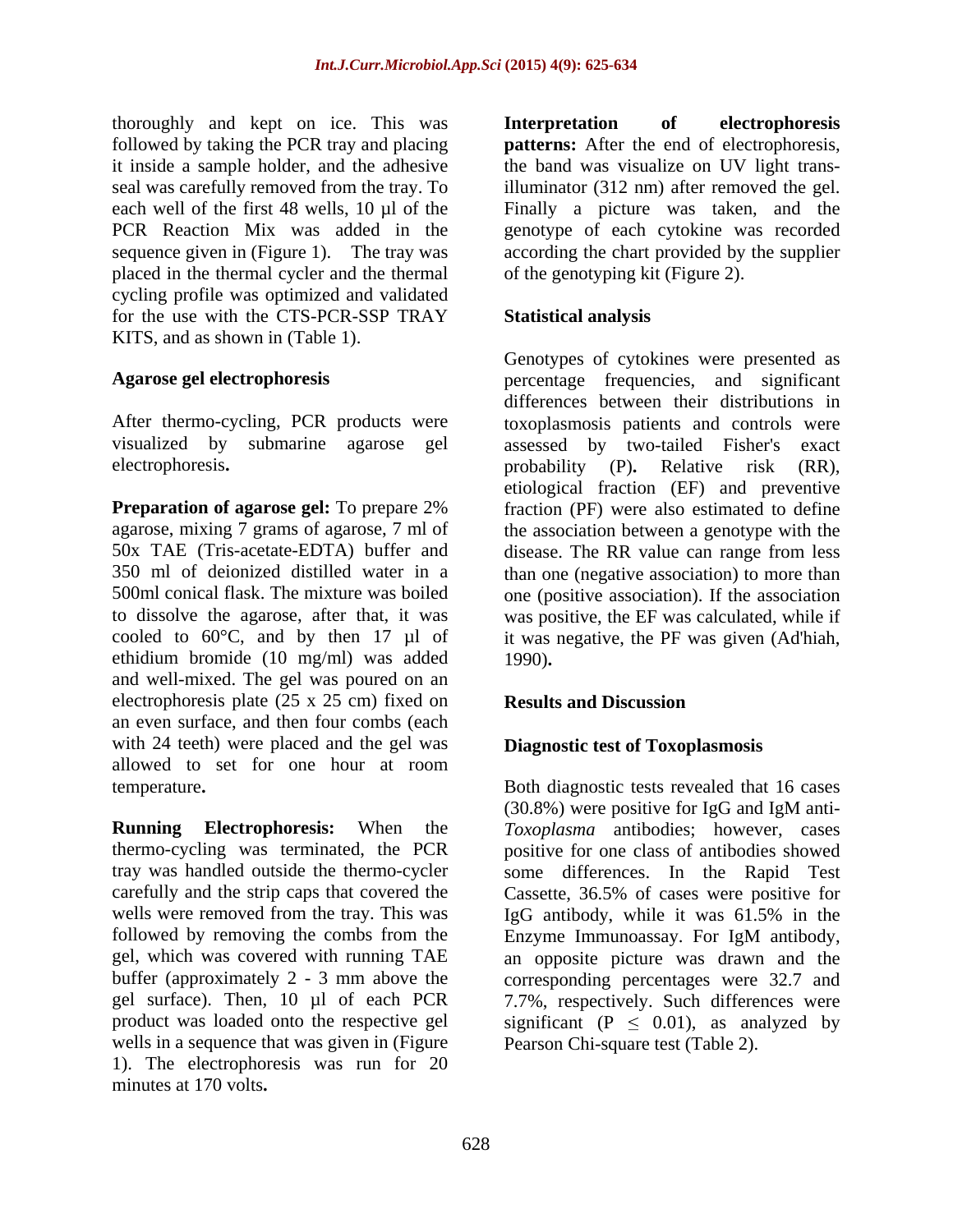| Stage                 |                         | <b>Temp</b> Duration/sec | Cycles       |  |  |  |
|-----------------------|-------------------------|--------------------------|--------------|--|--|--|
| Initial denaturation  | $94^{\circ}$ C          | 120                      |              |  |  |  |
| Denaturation          | $94^{\circ}$ C          |                          | $10^{\circ}$ |  |  |  |
| Annealing + Extension | $65^{\circ}$ C          | 60                       |              |  |  |  |
| <b>Followed by</b>    |                         |                          |              |  |  |  |
| Denaturation          | $94^{\circ}$ C          | I 5.<br>$\overline{1}$   |              |  |  |  |
| Annealing             | $61^{\circ}$ C          | 50                       | $\Omega$     |  |  |  |
| Extension             | 720C<br>14 <sub>2</sub> | 30                       | $\angle U$   |  |  |  |
| Hold                  | 10C                     | 900                      |              |  |  |  |

# **Table.1** Optimization and validation of thermo-cycling for the use with the CTS-PCR-SSP TRAY KITS CTS- PCR-SSP TRAY KITS

#### **Table.2** Results of serum-testing in toxoplasmosis patients by rapid test cassette and enzyme immunoassay

| Anti-Toxoplasma<br>Antibody | Positive Cases |       |                  |       |  |  |
|-----------------------------|----------------|-------|------------------|-------|--|--|
|                             | Fest Cassette  |       | Enzyme Immunoass |       |  |  |
|                             |                |       |                  |       |  |  |
| IgG only                    |                | 26F   |                  |       |  |  |
| IgM only                    |                | 227   |                  |       |  |  |
| $IgG + IgM$                 |                | 30.8  |                  |       |  |  |
|                             |                | 100.0 | EQ 5             | 100.0 |  |  |

Pearson Chi-square = 11.361; D.F. = 2;  $P \le 0.01$ 

**Table.3** Observed numbers and percentage frequencies and Hardy-Weinberg (H-W) equilibrium of *IL1RN*<sub>mspa11100</sub> genotypes and alleles in toxoplasmosis patients and controls

| ILIRN <sub>mspa1110</sub> | Patients ( $No. = 52$ ) |                     | Controls $(N_0, = 66)$ |                 |                 |
|---------------------------|-------------------------|---------------------|------------------------|-----------------|-----------------|
| <sub>0</sub> Genotype or  | <b>Observed</b>         | <b>Expected</b>     |                        | <b>Observed</b> | <b>Expected</b> |
| <b>Allele</b>             |                         |                     |                        |                 |                 |
|                           |                         |                     |                        |                 |                 |
|                           |                         |                     |                        |                 |                 |
|                           |                         |                     |                        |                 |                 |
|                           |                         |                     |                        |                 |                 |
|                           | 510<br>51               | Not Estimate        |                        |                 | Not Estimat     |
| H-W $X^2$ P $\leq$        |                         | $\Lambda$ $\Lambda$ |                        |                 | -001            |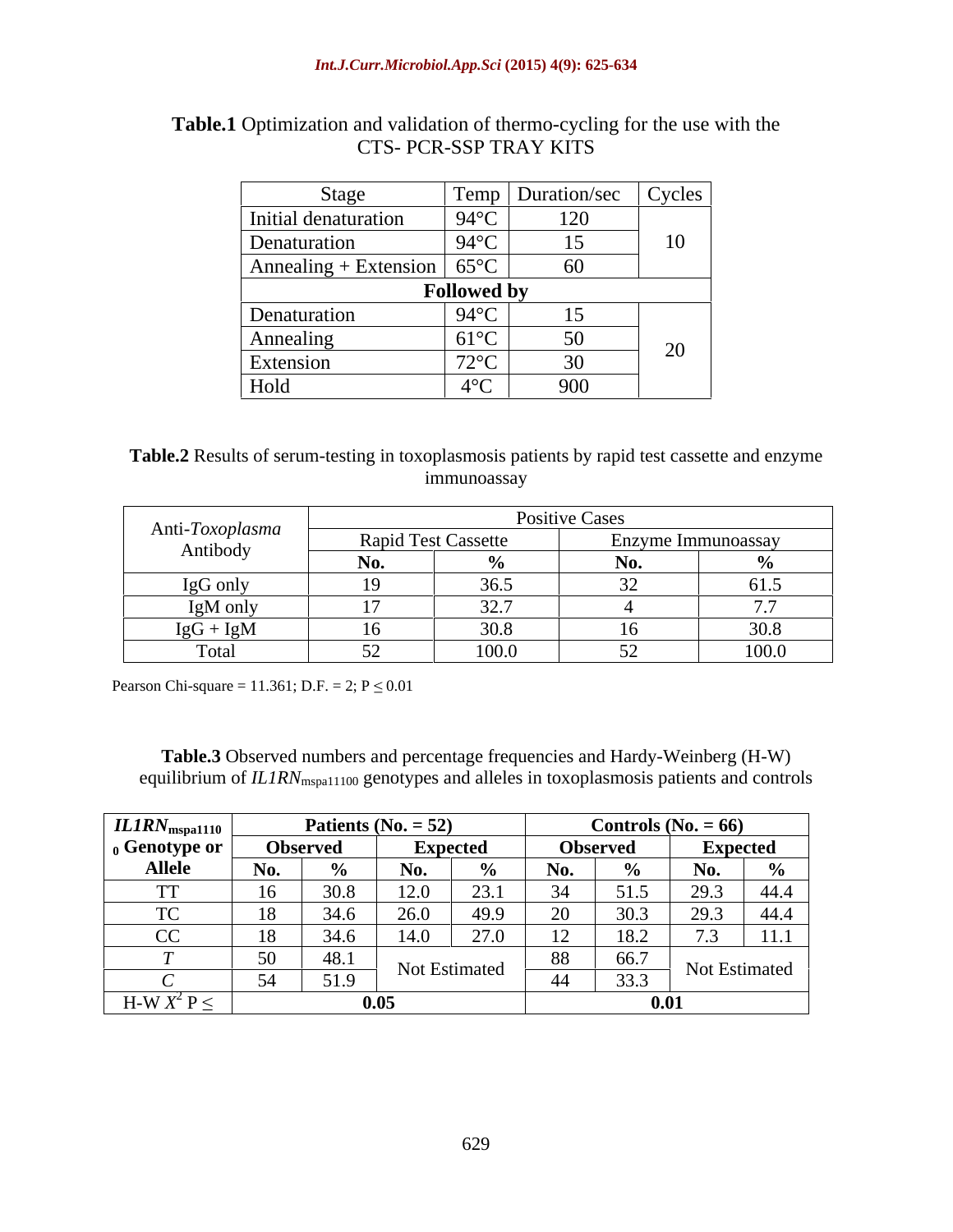#### *Int.J.Curr.Microbiol.App.Sci* **(2015) 4(9): 625-634**

| $ILIRN_{\rm mspa11100}$ | <b>Relative</b> | <b>Etiological or</b>   | <b>Fisher's Exact</b> | 95%                   |
|-------------------------|-----------------|-------------------------|-----------------------|-----------------------|
| Genotype or             |                 | Preven                  | Probability           | <b>Confidence</b>     |
| Allele                  | KISK            | Fractio                 |                       | <b>Intervals</b>      |
|                         |                 |                         | -0.0.                 | $0.20 - 0.89$         |
|                         | 1 າາ            |                         |                       | 0.56 - 2.63           |
|                         |                 |                         |                       | $\epsilon$ $\epsilon$ |
|                         | 0.46            |                         |                       | $0.27 - 0.78$         |
|                         | 2.16            | $\mathsf{v}.\mathsf{v}$ | 0.00.                 | $1.28 - 3.65$         |

Table.4 Statistical analysis of associations between *IL1RN*<sub>mspa11100</sub> genotypes or alleles and toxoplasmosis

**Figure.1** Cytokine genotyping PCR tray showing the sequence of PCR Reaction Mix adding. The word "Lane" refers to a well's corresponding gel lane

|   |                | 2                       | 3                | 4                             | 3         | 6                                    | ٩                        | 8                        | 9                      | 10                        | 11               | 12                             |
|---|----------------|-------------------------|------------------|-------------------------------|-----------|--------------------------------------|--------------------------|--------------------------|------------------------|---------------------------|------------------|--------------------------------|
| A | Lane<br>(Pack) | Lane<br>1<br>(Pos.4-16) | İ<br>(Pos.17-24) | Lane   Lane<br>2<br>(36.2532) | Lane<br>2 | Lane<br>2<br>(Pos.33-40) (Pos.41-48) | Lane<br>3<br>(Po. 89-56) | Lane<br>3<br>$(Fe57-64)$ | Lane<br>3<br>(Pa.6572) | Lane  <br>4<br>(Po.73-80) | 4<br>(Pos.81-88) | Lane Lane<br>4<br>(Pos. 19-96) |
| B |                |                         |                  |                               |           |                                      |                          |                          |                        |                           |                  |                                |
| C |                |                         |                  |                               |           |                                      |                          |                          |                        |                           |                  |                                |
| D |                |                         |                  |                               |           |                                      |                          |                          |                        |                           |                  |                                |
| Ë |                |                         |                  |                               |           |                                      |                          |                          |                        |                           |                  |                                |
| F |                |                         |                  |                               |           |                                      |                          |                          |                        |                           |                  |                                |
| Ġ |                |                         |                  |                               |           |                                      |                          |                          |                        |                           |                  |                                |
| Ĥ |                |                         |                  |                               |           |                                      |                          |                          |                        |                           |                  |                                |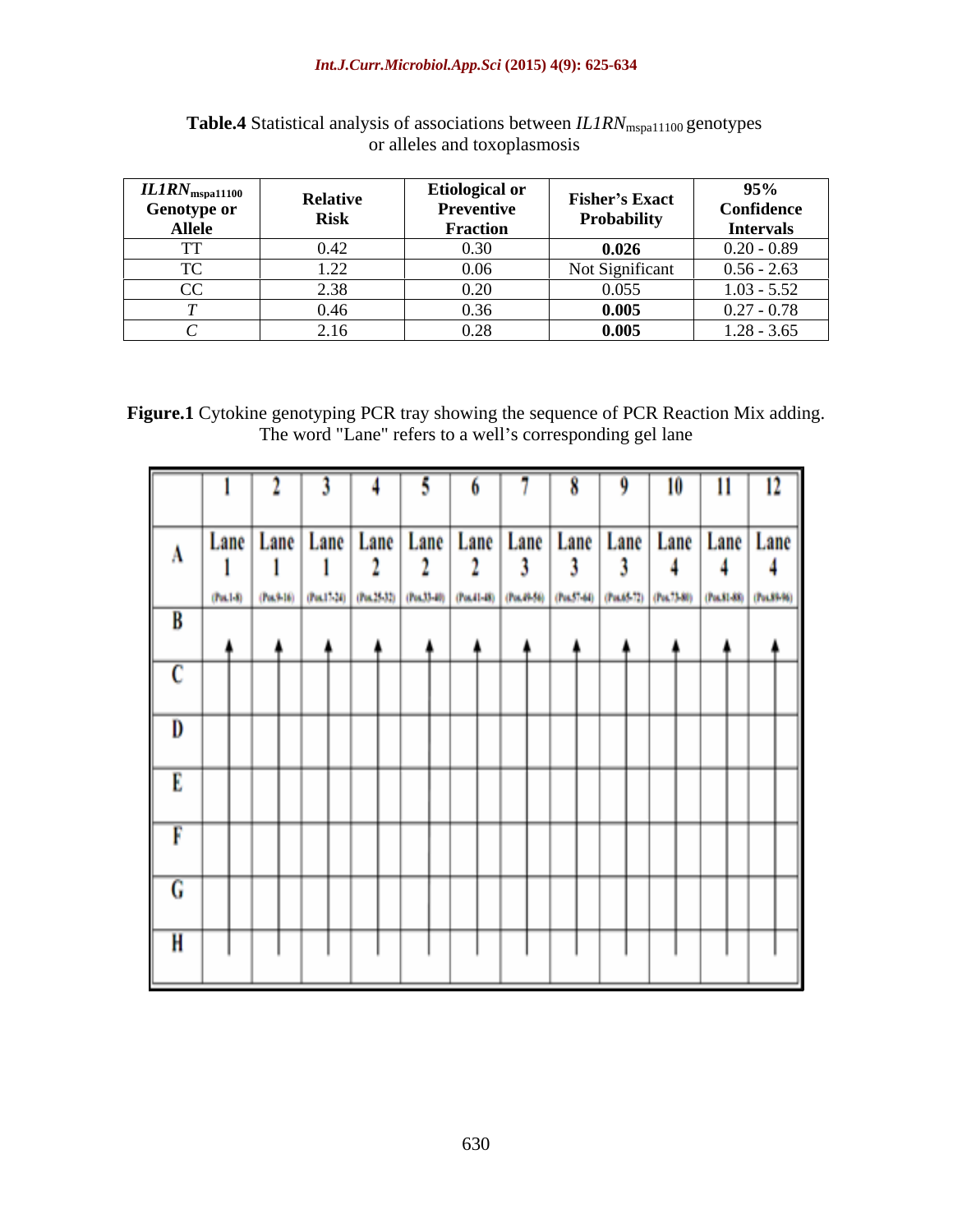**Figure.2** Patterns of visualized bands after agarose gel electrophoresis. Two internal positive controls were included: a fragment of the human  $\beta$ -globin gene (90 bp) or IL-2, IL-4, IL-6, and IL-10, or the human C- reactive protein gene (440 bp) for IL-1 $\alpha$ , IL-1 $\beta$ , IL-1R, IL-1Ra, IL-4R $\alpha$ , IL-12, IFN- $\gamma$ , TGF- $\beta$  and TNF- $\alpha$ 

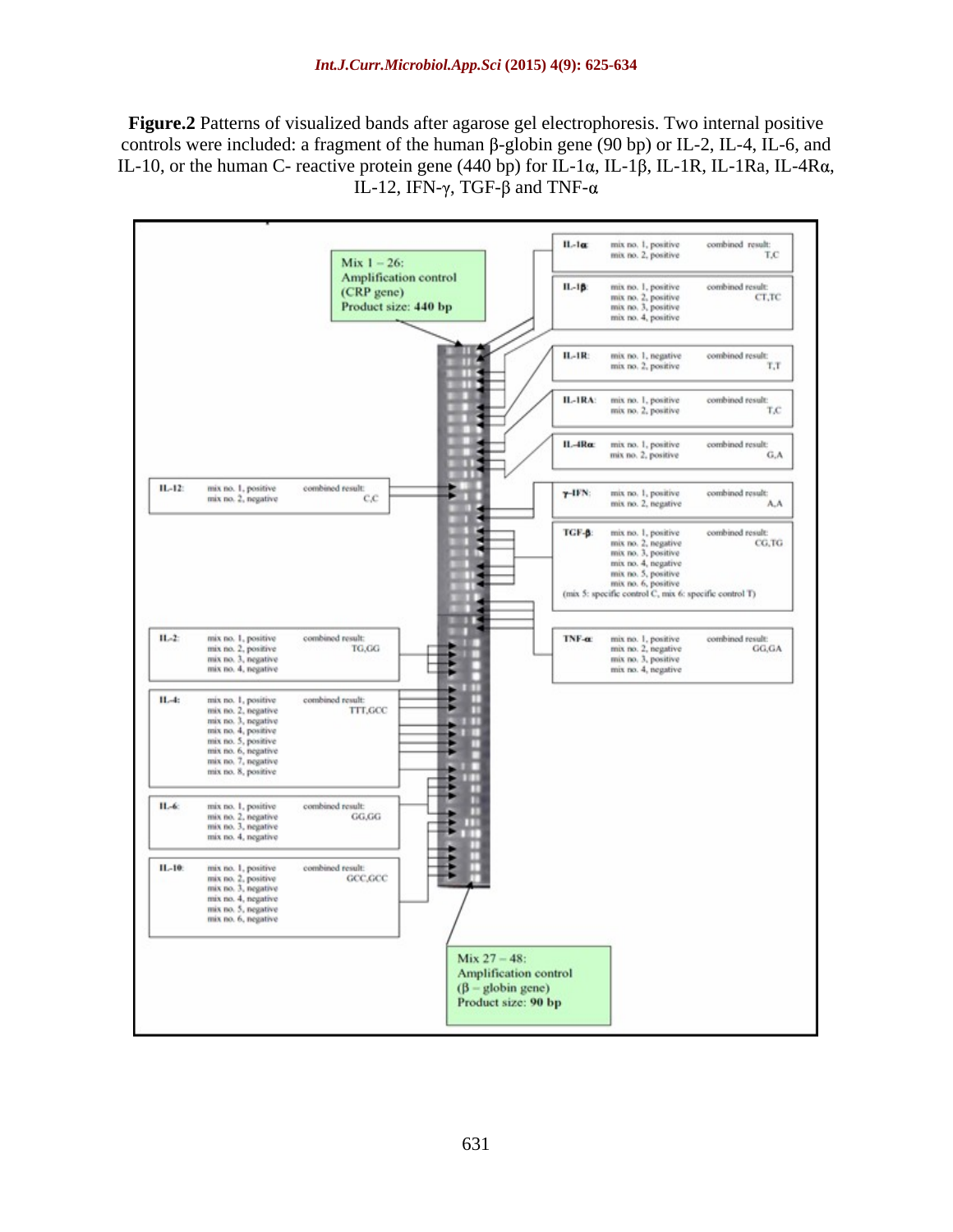



*IL1R1*, *IL1RN*, *IL2*, *IL4*, *IL4R*, *IL6*, *IL10*,

The study dealt with SNPs of 13 cytokine These SNPs were ascertained by PCR-SSP and cytokine receptor genes (*IL1A*, *IL1B*, (polymerase chain reaction-sequence *IL12B*, *IFNG*, *TNF* and *TGFB1*) in order to PCR mixes were used to define these **Cytokine gene polymorphisms** megative or no association) between these<br>
SNPs and toxoplasmosis in aborted women.<br>
These SNPs were ascertained by PCR-SSP<br>
and cytokine receptor genes (*LIA*, *ILIB*, (polymerase chain react SNPs and toxoplasmosis in aborted women. (polymerase chain reaction-sequence specific priming) method, in which different polymorphisms at different positions, which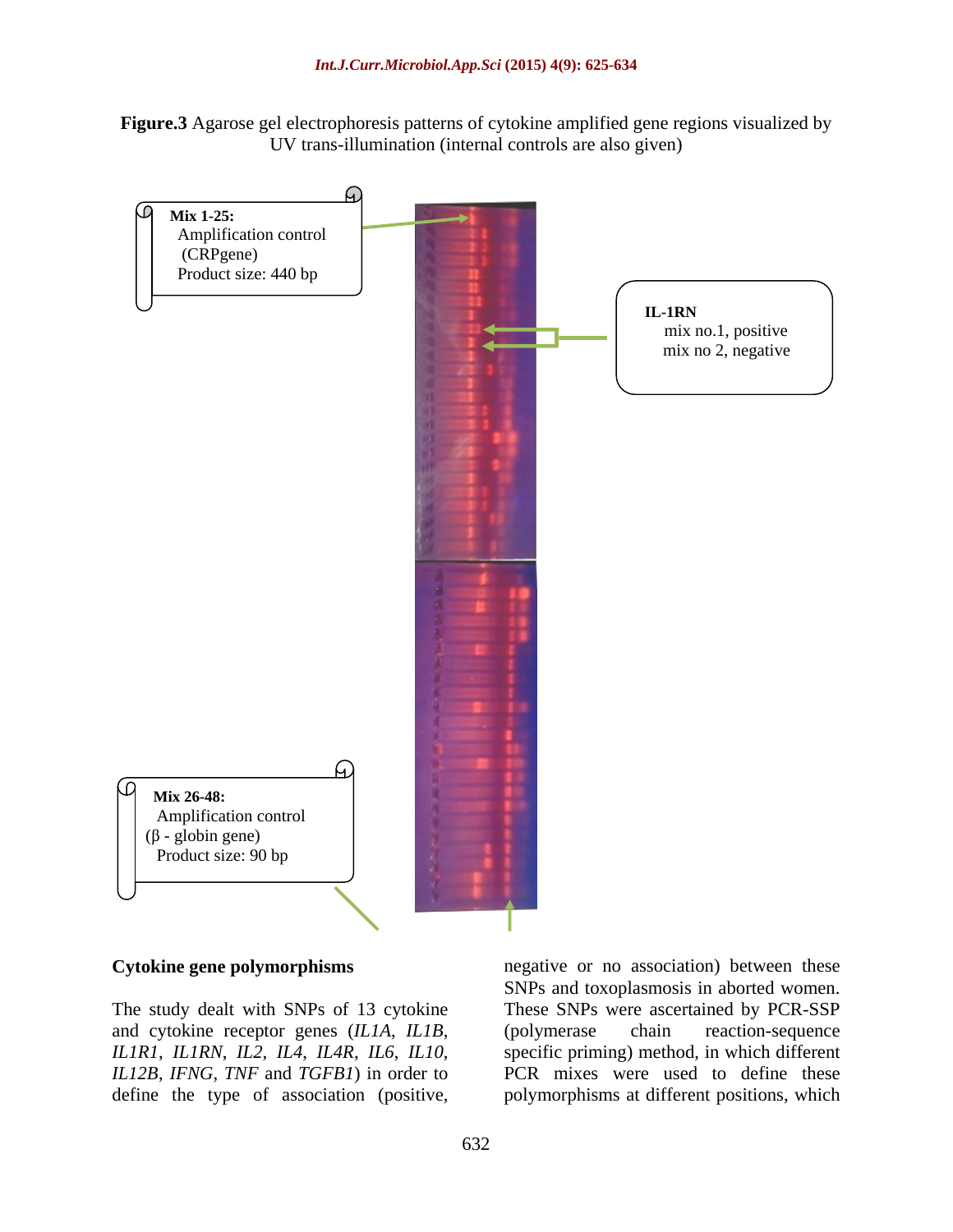were revealed after agarose-gel findings have also been confirmed by (Dai electrophoresis of the PCR amplicons, and *et al*., 2010; Traina *et al*., 2011); although their patterns of migration in the gel were gave in (Figure 3). SNPs remains a challenge in the evaluation

### **Interleukin-1 receptor antagonist gene (***IL1RN***mspa11100)**

Both toxoplasmosis patients and controls demonstrated significant differences studies in selected human diseases. between the observed and expected Ph.D. Thesis, frequencies of *ILIRN*<sub>mspa11100</sub> SNP Department of Human Genetics, University genotypes ( $P \le 0.05$  and 0.01, respectively), and therefore a deviation from H-W Albuquerque, M.C., Aleixo, A.L., equilibrium in these distribution of these Senchimol.E.I., genotypes was noticed. Significant Neves, L.B.,Vicente, R.T., differences  $(P = 0.005)$  between patients and Bonecini-Almeida, Mda,G. and controls were also observed and these were related to increased frequency of allele  $C$  gamma  $+874T/A$  gene  $(51.9 \text{ vs. } 33.3\%; \text{ RR} = 2.16; \text{ EF} = 0.28)$  and  $\overline{\text{polymorphism}}$  is associated with 4). *Cruz*., 104: 451-455**.**

The SNP of *IL-1* receptor antagonist gene (*IL1RN*mspa11100) declared its susceptibility and protective effects through the positive and negative associations that were observed with *C* and *T* alleles respectively. *Infect*, *Dis.* Vol. 9(1): 55-62. Accordingly, it is possible to suggest that Cordeiro, CA., SNPs of *IL1* gene family might have a role in etiopathogenesis of toxoplasmosis. Such F.and Teixeira. AL. (2008). point of view has also been shared by (Cordeiro *et al.*, 2008), who proposed that CGPs can predispose individuals to disease by enhancing inflammatory processes, and Cordeiro, CA., Moreira,PR., Bessa,TF., this regard they paid a considering for the Costa, GC., Dutra, WO., relevance of IL-1 in pathogenesis of

Levrant *et al.*, (2008) analyzed *IL1RN* 174 G/C) is associated with variable number tandem repeat in fertile control couples and couples experiencing recurrent pregnancy loss, but their results Dai, MZ., Pan, YQ., Xu, DP., Chen, XJ., indicated that *IL-1RN 2* allele is not a risk factor for recurrent pregnancy loss. These

they suggested that the investigation of these of recurrent spontaneous abortion RSA.

# **References**

- Ad'hiah, A.H. (1990). Immunonogenetic Ph.D. Thesis,
- of Newcastle upon Tyne. U.K**.**
- Albuquerque,M.C.,Aleixo,A.L., LeandroA.C.,das
- a decreased frequency of allele *T* (48.1 *vs*. Fretinochoroiditis toxoplasmosis to toxoplasmosis for the origin of the *T* (48.1 *vs*. Free 0.36) in patients (Tables 3 and susceptibility. *Mem. Inst. Oswaldo* Bonecini-Almeida, Mda,G. and Amendoeira,M.R.(2009). The IFN gamma  $+874T/A$  gene polymorphism is associated with retinochoroiditis toxoplasmosis susceptibility. *Mem*. *Inst*. *Oswaldo* 
	- Bahia-Oliveira, L.M.G.,Jones,J. L., Azvedo- Silva,J., Alves,C. C., Orefice,F. and Addiss D.G. (2003). High Endemic, Waterborne toxoplasmosis in North Rio de Janeiro State, *Brazil.Emrg. Infect. Dis*. Vol. 9(1): 55-62**.**
	- PR.Moreira, **;**Costa, GC., Dutra,WO.,Campos, WR., Oréfice, F.and Teixeira, AL. (2008). Interleukin-1 gene polymorphisms and toxoplasmic retinochoroiditis. *Mol Vis*. 14:1845-1849.
- toxoplasmic retinochoroiditis. LH. and Teixeira, AL.(2013). Costa,GC., Dutra,WO., Campos,WR., Oréfice,F.b**;** Young, LH. and Teixeira, AL.(2013). Interleukin-6 gene polymorphism (- 174 G/C) is associated with toxoplasmic retinochoroiditis. *Acta Ophthalmol.* 91(4):e311-314.
	- Qian, RJ., Chen, DH., Cui, TW., Lin, A. and Yan, WH.(2010). IL-1